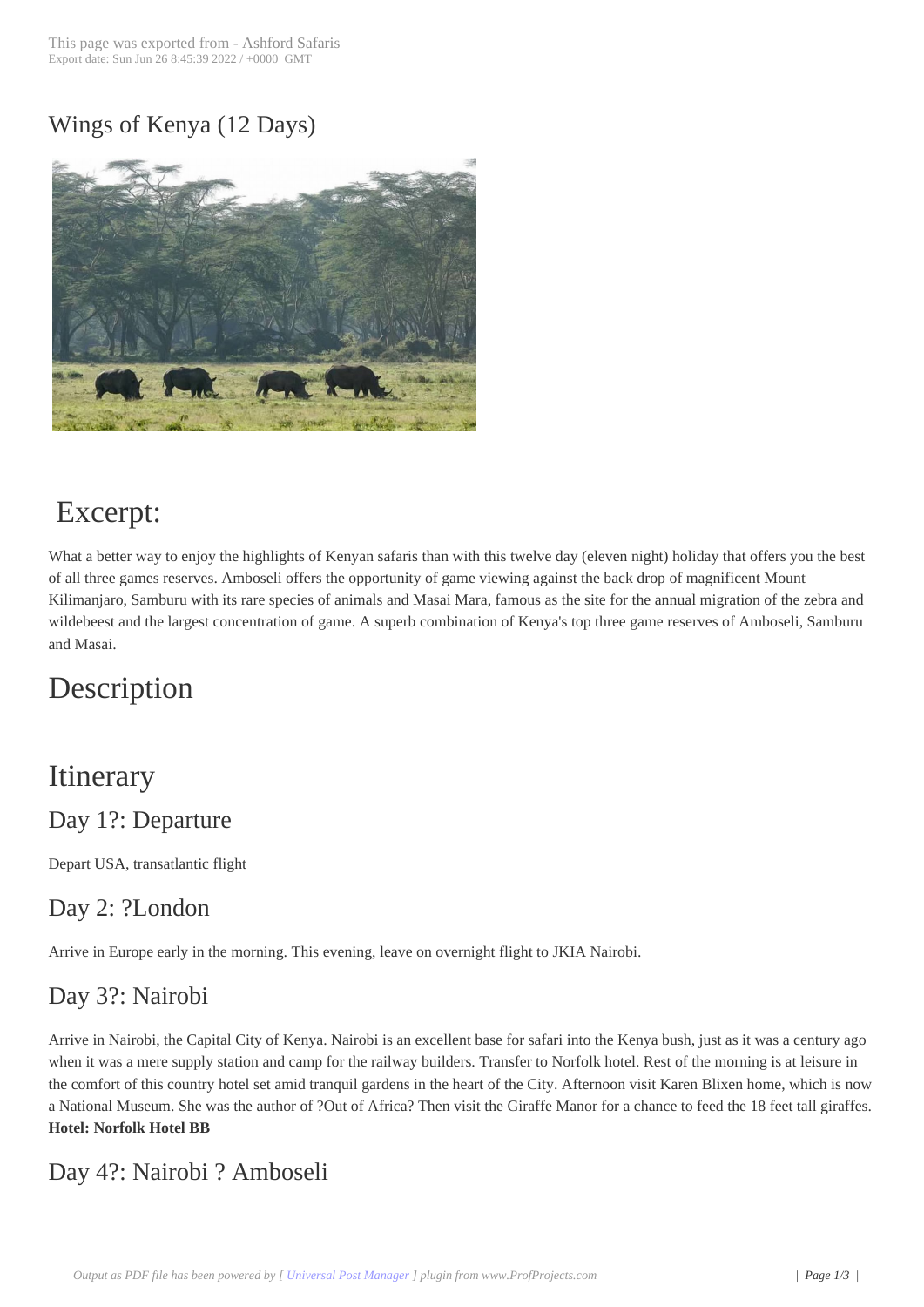Transfer to Wilson Airport for [a scheduled fligh](http://192.81.129.179/?post_type=product&p=456)t to Amboseli National Park. Arrive and immediately start on a game viewing safari amid the large elephant population, gazelles, Zebras and predators. The park is situated on the foot of the snow-caped Mount Kilimanjaro, the highest mountain in Africa. Wild animals drink water from the spring's emanating from the mountain snow. **Lodge: Amboseli Serena Lodge LDBB**

### Day 5?: Amboseli

Full day in Amboseli. An early morning game drive gives you a chance to capture a good shot of a clear Mount Kilimanjaro. This day you can join an optional visit to Masai Village neighboring the park. Nothing is so much thrilling as enjoying a swim in the lodge's pool which overlooks animal's watering hole. **Lodge: Amboseli Serena Lodge LDBB**

### Day 6?: Amboseli- Samburu

Transfer to Airstrip. Your morning flight will take you to Samburu Game reserve in the northern part of Kenya. Notice the difference in wild animals from what you saw in Amboseli. Here you see reticulated giraffes, grevy zebra, beisa oryx, gerenuk and other animals that have adapted to this semi arid land. Lodge: Samburu Intrepids Camp LDBB.

# Day 7?: Samburu

Full day to enjoy an area marked by different scenery and wildlife. Early morning game drive enable you to catch a fantastic sun rise, as the wild animals get busy feeding before it get hot. During the day animals retreat to the bush to hide from the hot sun. This time you can visit the Samburu village or join an optional nature walk. **Lodge: Samburu Intrepids Camp LDBB**

# Day 8?: Samburu ? Mount Kenya

After breakfast you are transferred to the airstrip for your morning flight to Mount Kenya. Transfer to Mount Kenya Safari Club, situated near the slopes of Mount Kenya. The Resort is perhaps one of the Kenya ? renowned luxury offering a beautifully manicured lawns patrolled by peacock. The Club's pool is heated. Tennis and golf course are available. One can also visit a nearby zoo. **Hotel: Mount Kenya Safari Club LDBB.**

# Day 9?: Mount Kenya- Masai Mara

Transfer to the airstrip for your flight to Masai Mara, flying across the Great Rift Valley. Although moderate in size, Masai Mara Game Reserve supports the highest concentration of wildlife in Africa. On the open, undulating plains, with the imposing escarpment as a backdrop, you are practically assured of sighting the ?Big Five' namely lion, leopard, elephant, buffalo and rhino. Lodge: Mara Safari Club LDBB.

#### Day 10?: Masai Mara

Spend the day at Mara. The Reserve occupies the northern seven percent of the Serengeti ? Mara ecosystem that extend from northern Tanzania to Kenya. The ecosystem is the annual scene of the world's most drastic migration of wildlife. **Lodge: Mara Safari Club LDBB.**

#### Day 11?: Masai Mara ? Nairobi

Transfer to Airstrip. Transfer by air to Nairobi. Experience a unique lunch at Carnivore Restaurant. Here, game meat is served on hot platters. A day room awaits you at the Norfolk hotel. Spend the afternoon either shopping or relaxing in the hotel. That evening transfer the Airport for departure to Europe.

# Day 12?: Departure